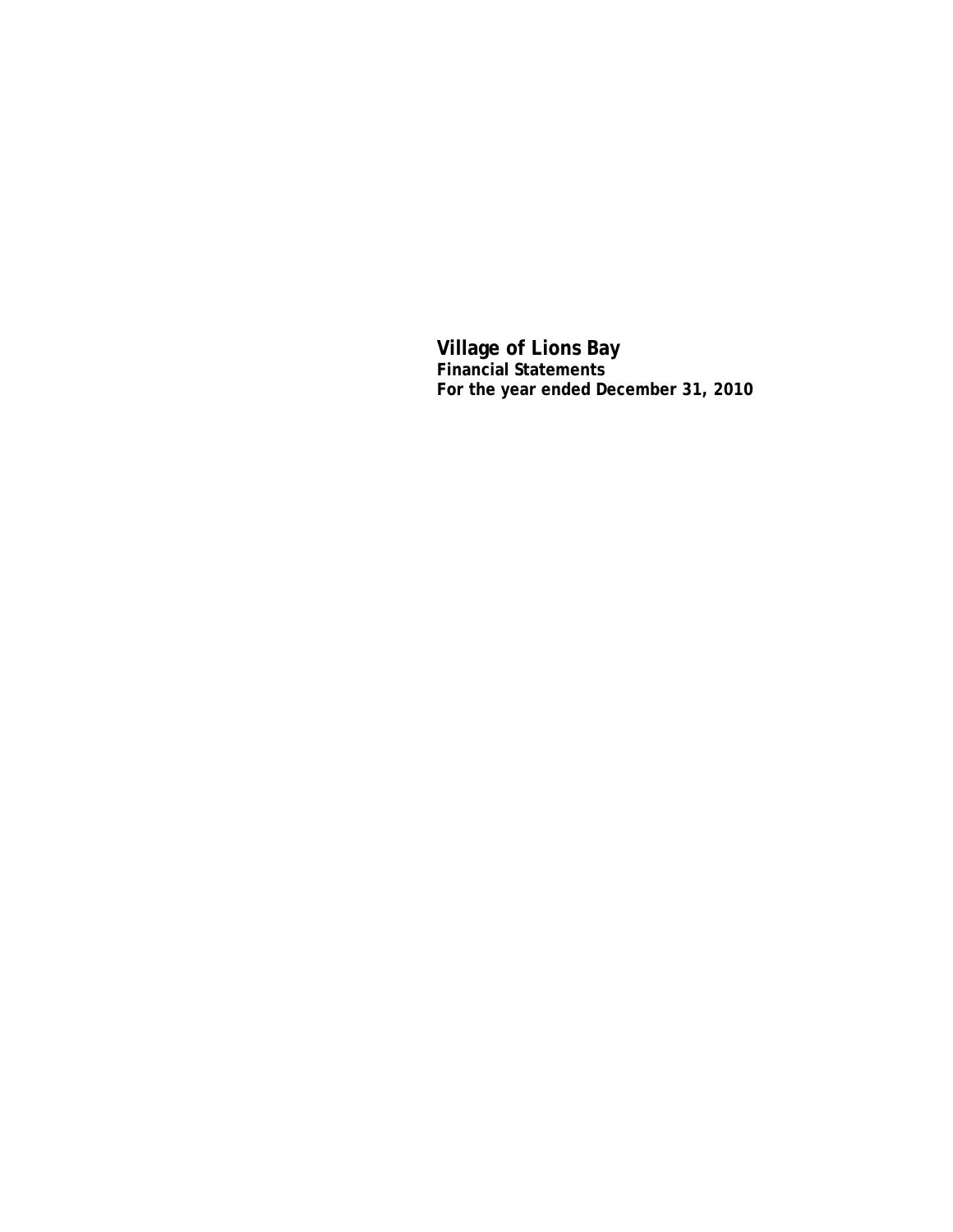## **Village of Lions Bay Financial Statements For the year ended December 31, 2010**

|                                                 | Contents |
|-------------------------------------------------|----------|
|                                                 |          |
| <b>Independent Auditor's Report</b>             | 2        |
| <b>Financial Statements</b>                     |          |
| Statement of Financial Position                 | 3        |
| <b>Statement of Operations</b>                  | 4        |
| Statement of Change in Net Financial Assets     | 5        |
| <b>Statement of Cash Flows</b>                  | 6        |
| Summary of Significant Accounting Policies      | 7        |
| Notes to Financial Statements                   | $9 - 13$ |
| Schedule 1 - Statement of Operations by Segment | 14       |
| Schedule 2 - General Departmental Expenses      | 15       |
| Schedule 3 - Tangible Capital Assets            | 16       |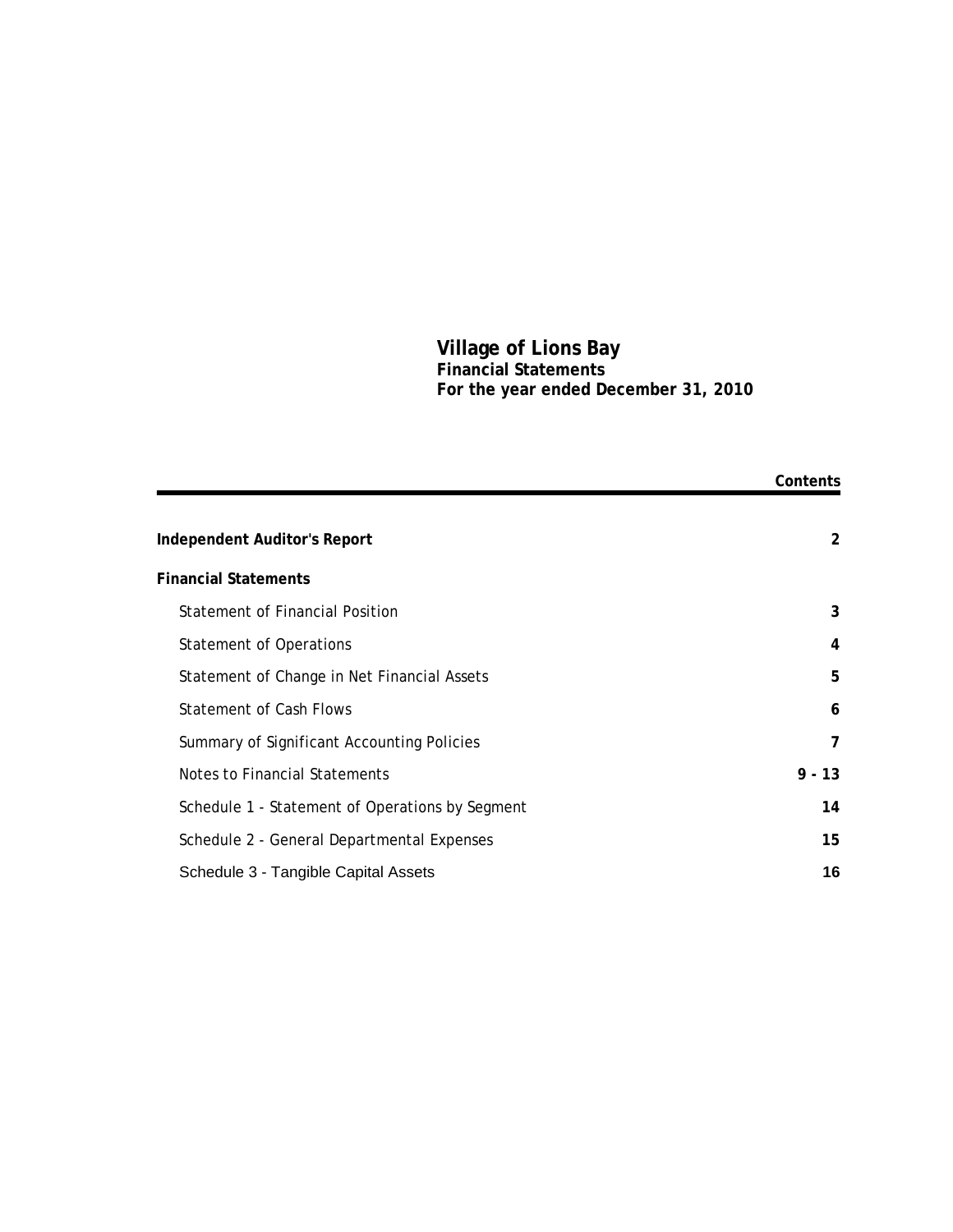### **To the Mayor and Councilors of the Village of Lions Bay**

We have audited the accompanying financial statements of the Village of Lions Bay, which comprise the Statement of Financial Position as at December 31, 2010, the Statements of Operations, Change in Net Financial Assets and Cash Flows for the year then ended, and a summary of significant accounting policies, and other explanatory information.

### **Management's Responsibility for the Financial Statements**

Management is responsible for the preparation and fair presentation of these financial statements in accordance with Canadian public sector accounting standards, and for such internal control as management determines is necessary to enable the preparation of financial statements that are free from material misstatement, whether due to fraud or error.

#### **Auditor's Responsibility**

Our responsibility is to express an opinion on these financial statements based on our audit. We conducted our audit in accordance with Canadian generally accepted auditing standards. Those standards require that we comply with ethical requirements and plan and perform the audit to obtain reasonable assurance about whether the financial statements are free from material misstatement.

An audit involves performing procedures to obtain audit evidence about the amounts and disclosures in the financial statements. The procedures selected depend on the auditor's judgment, including the assessment of the risks of material misstatement of the financial statements, whether due to fraud or error. In making those risk assessments, the auditor considers internal control relevant to the entity's preparation and fair presentation of the financial statements in order to design audit procedures that are appropriate in the circumstances, but not for the purpose of expressing an opinion on the effectiveness of the entity's internal control. An audit also includes evaluating the appropriateness of accounting policies used and the reasonableness of accounting estimates made by management, as well as evaluating the overall presentation of the financial statements.

We believe that the audit evidence we have obtained is sufficient and appropriate to provide a basis for our audit opinion.

#### **Opinion**

In our opinion, the financial statements present fairly, in all material respects, the financial position of Village of Lions Bay as at December 31, 2010 and the results of its operations and cash flows for the year then ended in accordance with Canadian public sector accounting standards.

Chartered Accountants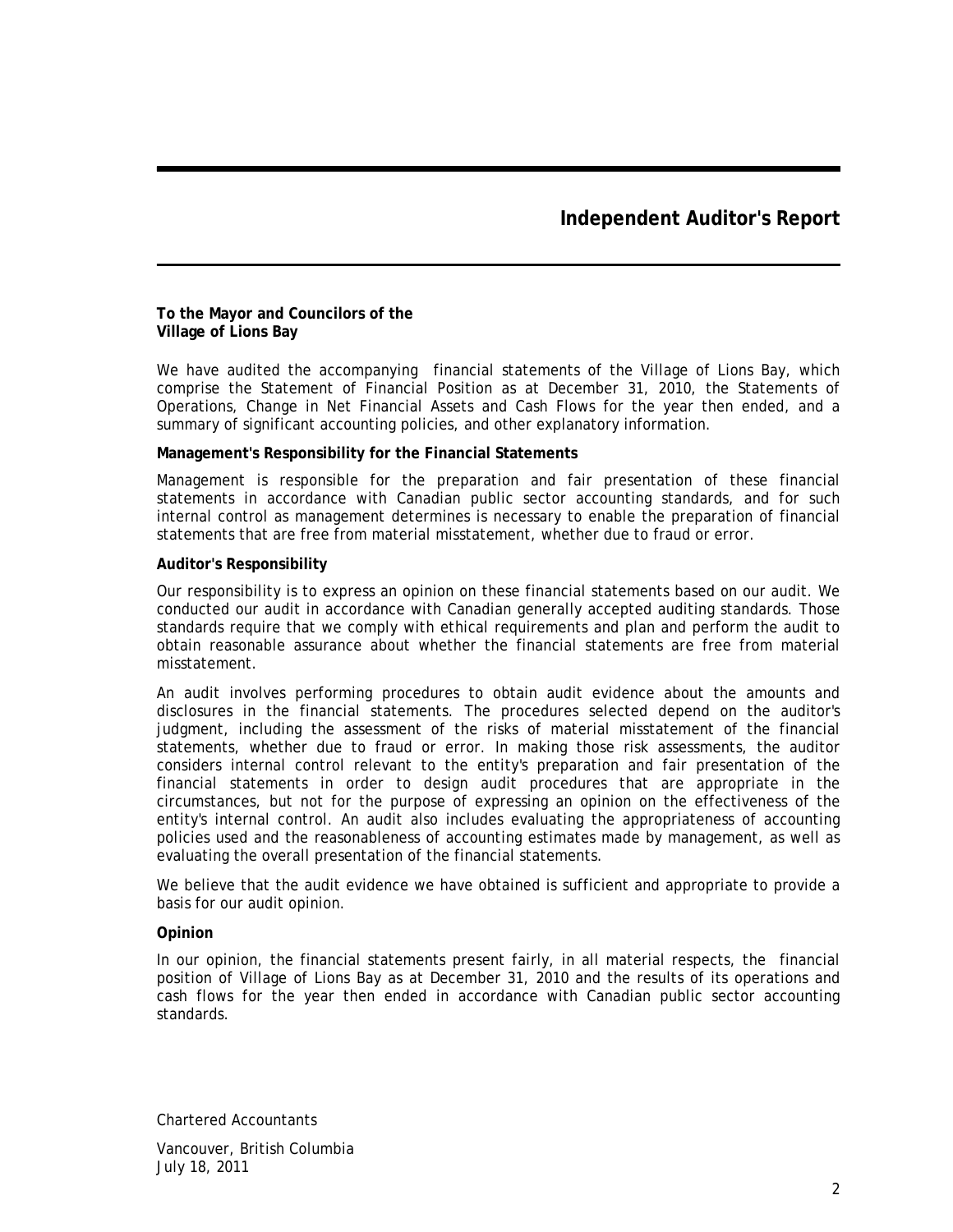## **Village of Lions Bay Statement of Financial Position**

| 2010                       | 2009                            |
|----------------------------|---------------------------------|
|                            | (Restated - Note 1)             |
| \$<br>306,976<br>1,524,216 | \$<br>154,793<br>2,705,489      |
| 293,569                    | 356,531                         |
| 2,451,749                  | 3,216,813                       |
| 364,590<br>1,627,600       | 298,312<br>230,761<br>1,690,138 |
| 1,992,190                  | 2,219,211                       |
| 459,559                    | 997,602                         |
| 19,925,952<br>555          | 19,186,641<br>11,754            |
| 19,926,507                 | 19,198,395                      |
|                            | \$20,195,997                    |
|                            | 326,988<br>\$20,386,066         |

\_\_\_\_\_\_\_\_\_\_\_\_\_\_\_\_\_\_\_\_\_\_\_\_\_\_\_\_ Treasurer

\_\_\_\_\_\_\_\_\_\_\_\_\_\_\_\_\_\_\_\_\_\_\_\_\_\_\_\_ Mayor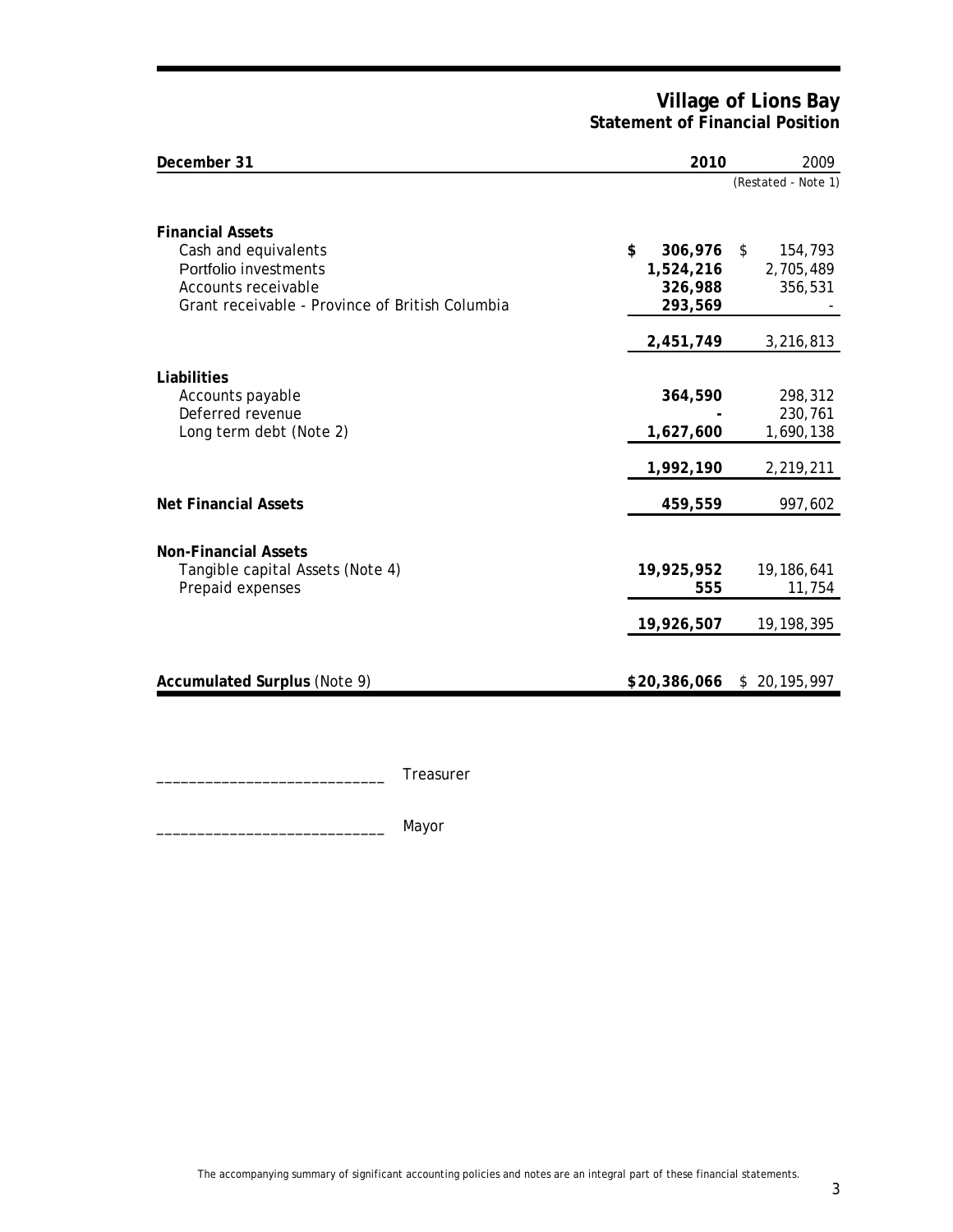# **Village of Lions Bay Statement of Operations**

|                                                                                                                                                                          | 2010                                                                 | 2010<br><b>Fiscal Plan</b><br>Actual                          |                                                               |
|--------------------------------------------------------------------------------------------------------------------------------------------------------------------------|----------------------------------------------------------------------|---------------------------------------------------------------|---------------------------------------------------------------|
| For the year ended December 31                                                                                                                                           |                                                                      | (Note 7)                                                      | Actual                                                        |
|                                                                                                                                                                          |                                                                      |                                                               | (Restated -Note 1)                                            |
| Revenue                                                                                                                                                                  |                                                                      |                                                               |                                                               |
| Taxation (Note 5)<br>Utility connection fees and user rates<br>Government grants<br>Sale of services<br>Other revenues<br>Proceeds on disposal of property and equipment | 1,199,804<br>\$<br>324,209<br>775,726<br>214,815<br>130,582<br>9,672 | 1,177,016<br>\$<br>318,000<br>1,432,906<br>166,920<br>134,670 | \$<br>1,145,644<br>306,126<br>1,697,952<br>226,522<br>151,495 |
|                                                                                                                                                                          | 2,654,808                                                            | 3,229,512                                                     | 3,527,739                                                     |
| <b>Expenses</b><br>General departmental expenses (Schedule 2)<br>Water system operations<br>Sewer system operations<br>Interest and bank charges<br>Amortization expense | 1,648,559<br>271,428<br>53,218<br>94,481<br>397,053                  | 1,512,758<br>251,900<br>37,275<br>22,475                      | 1,490,182<br>223,494<br>22,291<br>91,751<br>329,081           |
|                                                                                                                                                                          | 2,464,739                                                            | 1,824,408                                                     | 2,156,799                                                     |
| Annual (Deficit) Surplus                                                                                                                                                 | 190,069                                                              | 1,405,104                                                     | 1,370,940                                                     |
| Accumulated Surplus, beginning of year                                                                                                                                   | 20,195,997                                                           | 20, 195, 997                                                  | 18,825,057                                                    |
| Accumulated Surplus, end of year                                                                                                                                         | \$20,386,066                                                         | \$21,601,101                                                  | \$20,195,997                                                  |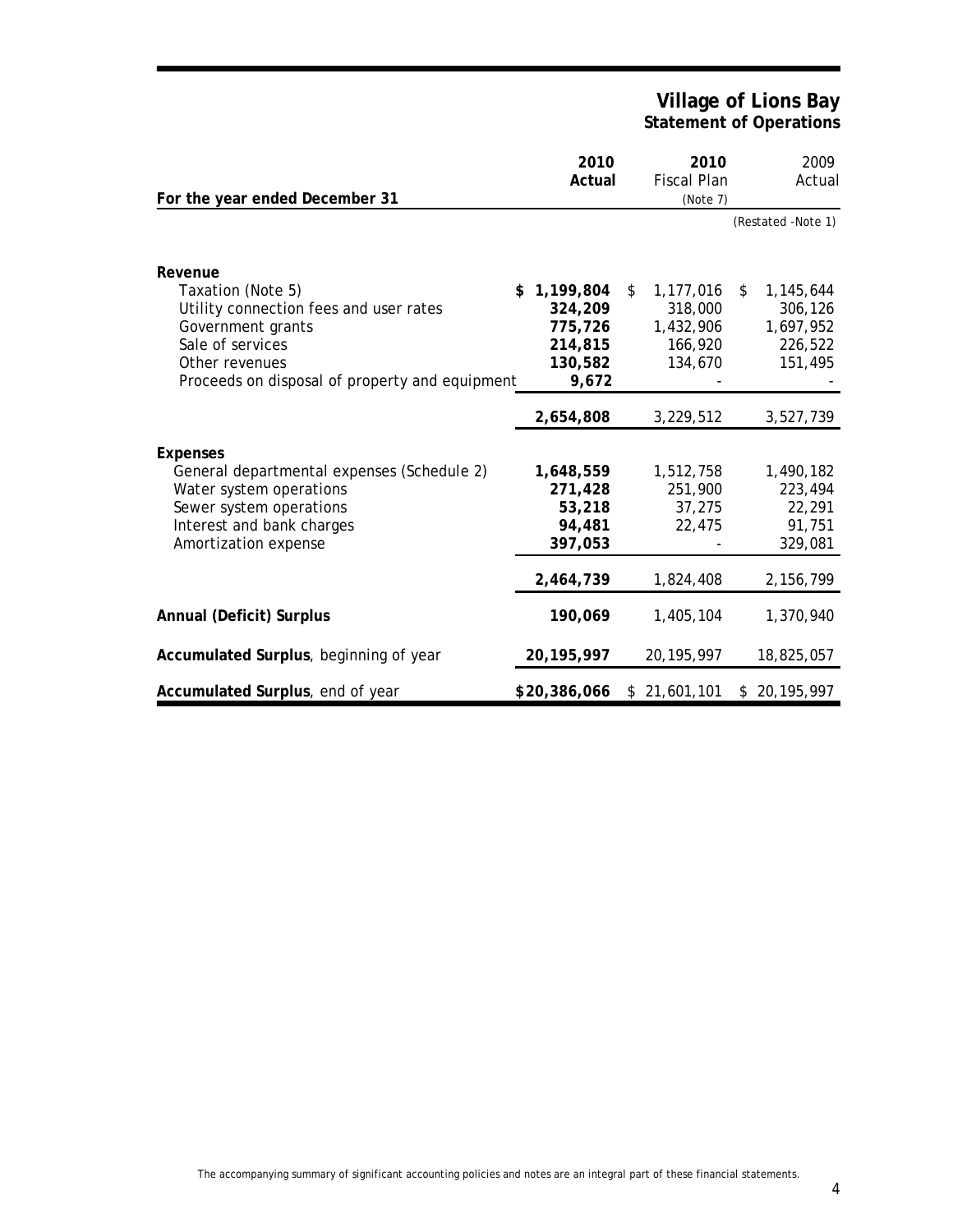# **Village of Lions Bay Statement of Change in Net Financial Assets**

|                                                                                                                        | 2010<br>Actual           | 2010<br>Fiscal Plan |    | 2009<br>Actual           |
|------------------------------------------------------------------------------------------------------------------------|--------------------------|---------------------|----|--------------------------|
| For the year ended December 31                                                                                         |                          | (Note 7)            |    | (Restated -Note 1)       |
| Annual (deficit) surplus                                                                                               | \$<br>190,069            | \$<br>1,405,104     | S. | 1,370,940                |
| Change in Tangible Capital Assets<br>Acquisition of tangible capital assets<br>Amortization of tangible capital assets | (1, 136, 365)<br>397,053 | (1, 813, 501)       |    | (1, 483, 485)<br>329,081 |
| Change in Other Non-Financial Assets<br>Acquisition of prepaid expenses                                                | 11,200                   |                     |    | (11, 754)                |
| Change in net financial assets for the year                                                                            | (538, 043)               | (408, 397)          |    | 204,782                  |
| Net financial assets, beginning of year                                                                                | 997,602                  | 997,602             |    | 792,820                  |
| Net financial assets, end of year                                                                                      | \$<br>459,559            | \$<br>589,205       | \$ | 997,602                  |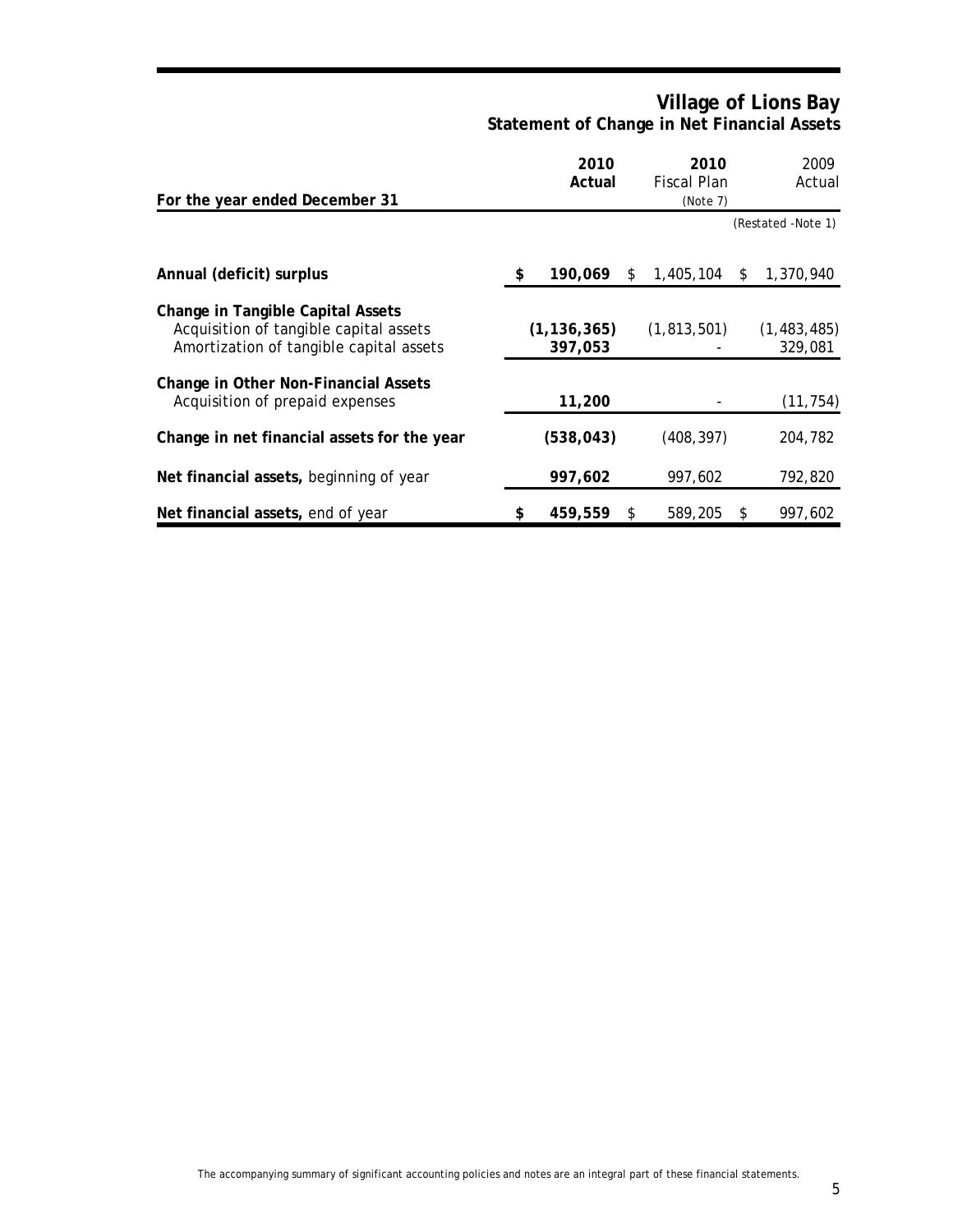## **Village of Lions Bay Statement of Cash Flows**

| For the year ended December 31                                                                                                            | 2010                                                             | 2009                                                                |
|-------------------------------------------------------------------------------------------------------------------------------------------|------------------------------------------------------------------|---------------------------------------------------------------------|
|                                                                                                                                           |                                                                  |                                                                     |
| Cash provided by (used in)                                                                                                                |                                                                  |                                                                     |
| <b>Operating transactions</b><br>Annual (deficit) surplus                                                                                 | \$<br>190,069                                                    | \$<br>1,370,940                                                     |
| Items not involving cash<br>Amortization expense                                                                                          | 397,053                                                          | 329,081                                                             |
| Changes in non-cash operating balances<br>Accounts receivable<br>Other assets<br>Deferred revenue<br>Accounts payable<br>Prepaid expenses | (264, 026)<br>2,500<br>(230, 761)<br>66,278<br>11,199<br>172,312 | (189, 846)<br>2,500<br>230,761<br>142,886<br>(11, 754)<br>1,874,568 |
| <b>Capital transactions</b><br>Cash used to acquire tangible capital assets                                                               | (1, 136, 365)                                                    | (1, 483, 485)                                                       |
| Investing transactions<br>Redemption (purchase) of portfolio investments                                                                  | 1,181,273                                                        | (701, 834)                                                          |
| <b>Financing transactions</b><br>Repayment of long-term debt                                                                              | (62, 538)                                                        | (60, 198)                                                           |
| Increase (decrease) in cash and equivalents during the year                                                                               | 154,682                                                          | (370, 949)                                                          |
| Cash and equivalents, beginning of year                                                                                                   | 154,793                                                          | 525,742                                                             |
| Cash and equivalents, end of year                                                                                                         | \$<br>306,976                                                    | \$<br>154,793                                                       |
| Supplemental information:<br>Interest paid on long-term debt                                                                              | \$<br>94,633                                                     | \$<br>94,725                                                        |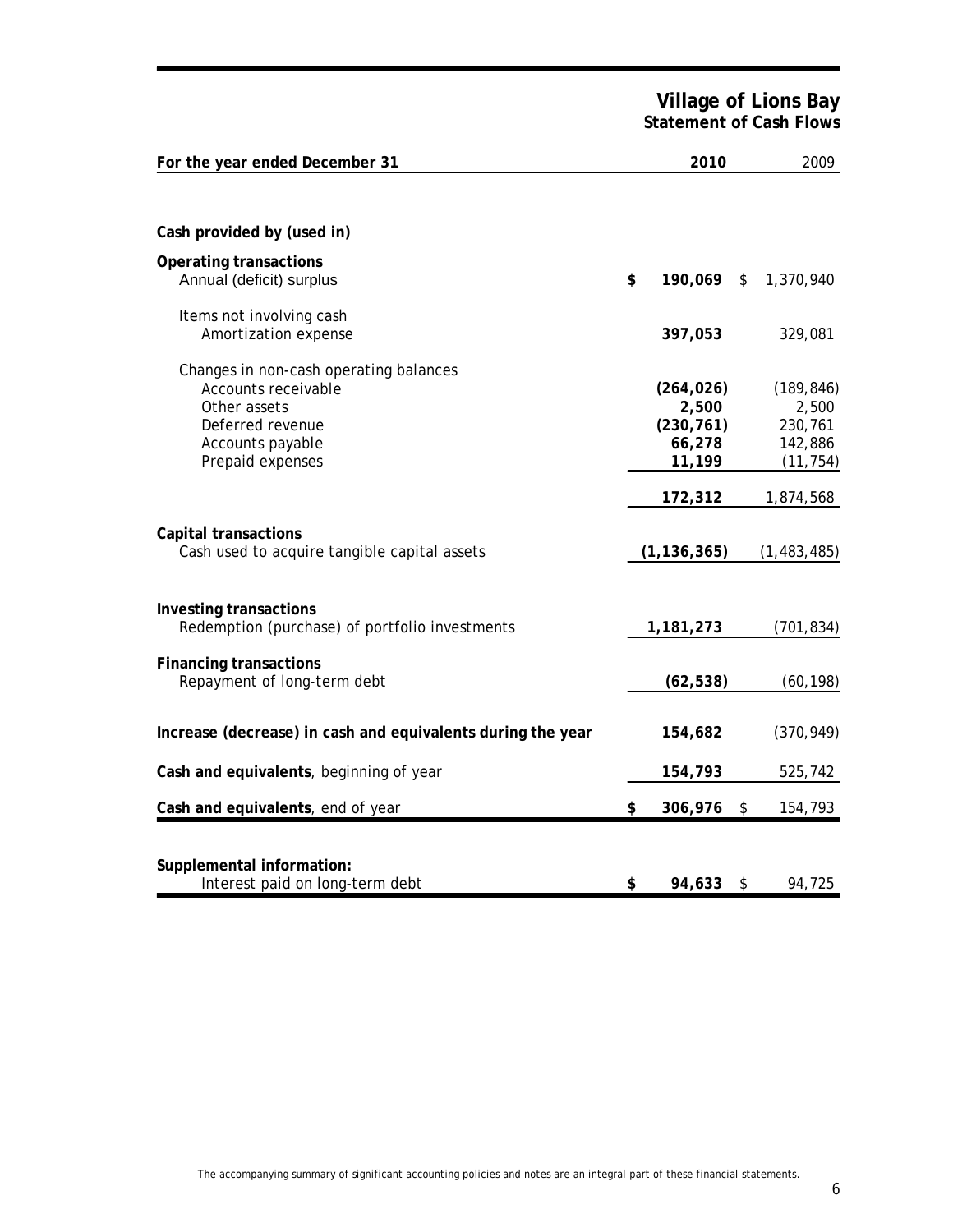## **Village of Lions Bay Summary of Significant Accounting Policies**

### **December 31, 2010**

The Village is a municipality in the province of British Columbia. The Village prepares its financial statements in accordance with Canadian public sector accounting standards for local government using guidelines developed by the Public Sector Accounting Board ("PSAB") of the Canadian Institute of Chartered Accountants.

| Basis of                     |                                                                                                                                                                                                                                                                                                                                                                                                                                                                                                                                                                                                                                                |                                              |
|------------------------------|------------------------------------------------------------------------------------------------------------------------------------------------------------------------------------------------------------------------------------------------------------------------------------------------------------------------------------------------------------------------------------------------------------------------------------------------------------------------------------------------------------------------------------------------------------------------------------------------------------------------------------------------|----------------------------------------------|
| Presentation                 | These financial statements include the accounts of all the funds of the<br>Village. Inter-fund transactions and balances have been eliminated.                                                                                                                                                                                                                                                                                                                                                                                                                                                                                                 |                                              |
| Cash and Equivalents         | Cash and equivalents include bank balances and bank term deposits or<br>guaranteed income certificates generally with duration of less than<br>three months. All amounts are held at Canadian chartered banks and<br>are denominated in Canadian dollars.                                                                                                                                                                                                                                                                                                                                                                                      |                                              |
| <b>Portfolio Investments</b> | Portfolio investments are recorded at cost and include bank term<br>deposits or guaranteed income certificates of duration between 3<br>months to a year.<br>Interest paid in the current year was at rates ranging from 0.65% to<br>1.00% per annum.                                                                                                                                                                                                                                                                                                                                                                                          | Amounts are denominated in Canadian dollars. |
| <b>Tangible Capital</b>      |                                                                                                                                                                                                                                                                                                                                                                                                                                                                                                                                                                                                                                                |                                              |
| Assets                       | Tangible capital assets are recorded at cost less accumulated<br>amortization and are classified according to their functional use. Cost<br>includes all costs directly attributable to acquisition or construction of<br>the tangible capital asset including transportation costs, installation<br>costs, design and engineering fees, legal fees and site preparation<br>costs. Amortization is recorded on a straight-line basis over the<br>estimated life of the tangible capital asset commencing once the asset<br>is put into use. Contributed tangible capital assets are recorded at fair<br>value at the time of the contribution. |                                              |
|                              | Estimated useful lives of tangible capital assets are as follows:                                                                                                                                                                                                                                                                                                                                                                                                                                                                                                                                                                              |                                              |
|                              | Land improvements<br><b>Buildings</b>                                                                                                                                                                                                                                                                                                                                                                                                                                                                                                                                                                                                          | 7 to 40 years<br>20 to 50 years              |
|                              | Drainage                                                                                                                                                                                                                                                                                                                                                                                                                                                                                                                                                                                                                                       | 25 to 40 years                               |
|                              | Equipment, Furniture, and Vehicles<br>Infrastructure - water                                                                                                                                                                                                                                                                                                                                                                                                                                                                                                                                                                                   | 5 to 20 years<br>5 to 80 years               |
|                              | Infrastructure - sewer                                                                                                                                                                                                                                                                                                                                                                                                                                                                                                                                                                                                                         | 5 to 100 years                               |
|                              | Roads                                                                                                                                                                                                                                                                                                                                                                                                                                                                                                                                                                                                                                          | 10 to 60 years                               |
|                              | Other                                                                                                                                                                                                                                                                                                                                                                                                                                                                                                                                                                                                                                          | 5 to 60 years                                |
|                              |                                                                                                                                                                                                                                                                                                                                                                                                                                                                                                                                                                                                                                                |                                              |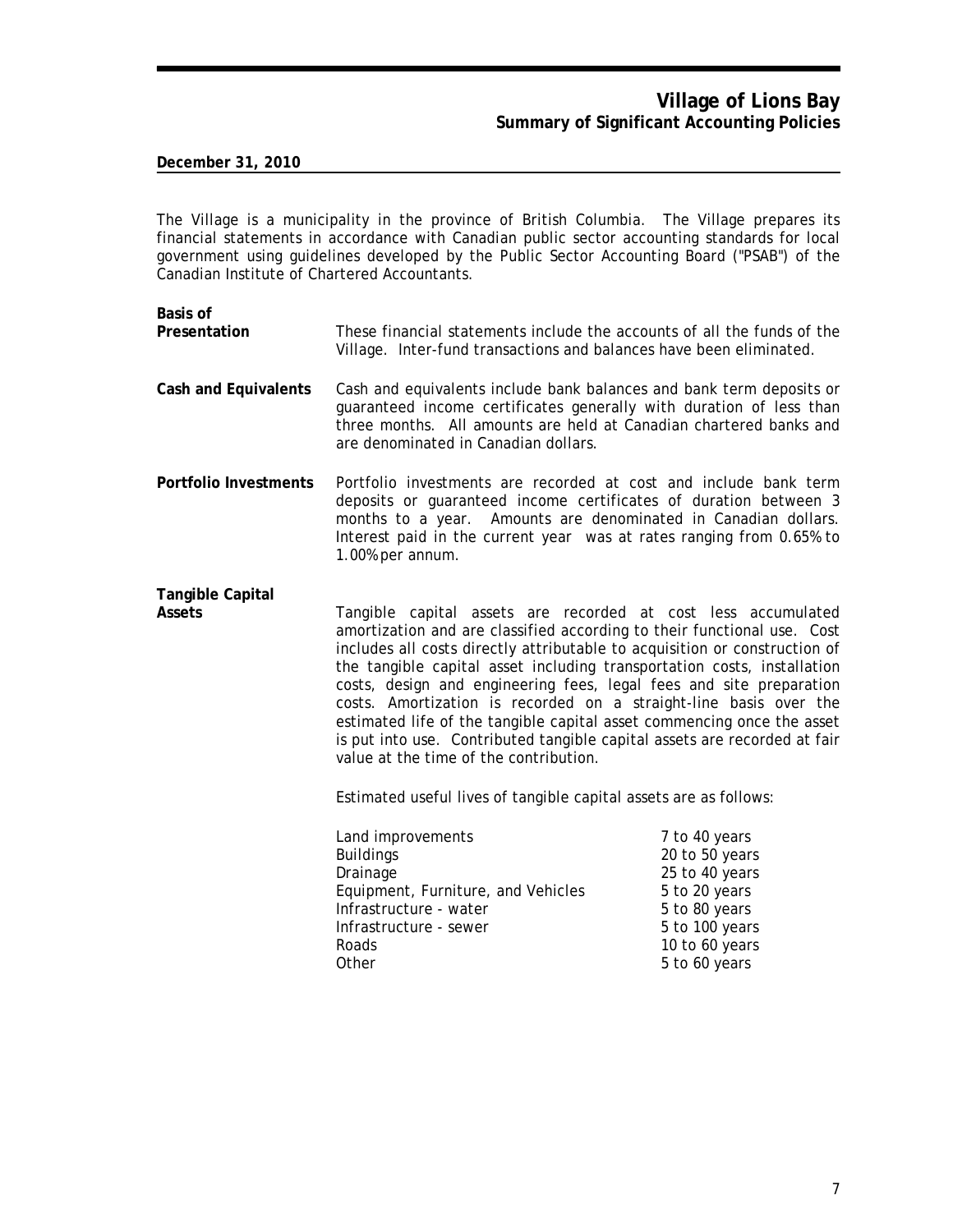## **Village of Lions Bay Summary of Significant Accounting Policies**

**December 31, 2010**

| <b>Revenue Recognition</b>   | Taxes and parcel taxes are recognized as revenue in the year they are<br>levied.                                                                                                                                                                                                                                                                                                                                                                                                          |
|------------------------------|-------------------------------------------------------------------------------------------------------------------------------------------------------------------------------------------------------------------------------------------------------------------------------------------------------------------------------------------------------------------------------------------------------------------------------------------------------------------------------------------|
|                              | Through the British Columbia Assessments appeal process, Taxes may<br>be adjusted by way of supplementary roll adjustments. The effects of<br>these adjustments on Taxes are recognized at the time they are<br>awarded. Levies imposed by other taxing authorities are not included<br>as Taxes for municipal purposes. Levies imposed for Regional District<br>services and other taxing authorities are not included.                                                                  |
|                              | Charges for sewer and water usage are recorded as user fees.<br>Connection fee revenues are recognized when the connection has been<br>established.                                                                                                                                                                                                                                                                                                                                       |
|                              | Sales of service and other revenue is recognized on an accrual basis.                                                                                                                                                                                                                                                                                                                                                                                                                     |
| Use of Estimates             | The preparation of financial statements in accordance with Canadian<br>public sector accounting standards requires management to make<br>estimates and assumptions that affect the reported amounts of assets<br>and liabilities at the date of the financial statements, and the reported<br>amounts of revenues and expenses during the reporting period. Actual<br>results could differ from management's best estimates as additional<br>information becomes available in the future. |
| <b>Financial Instruments</b> | The Village's financial instruments consist of cash and equivalents,<br>portfolio investments, accounts receivable, accounts payable and long-<br>term debt. Unless otherwise noted, it is management's opinion that<br>the Village is not exposed to significant interest, currency or credit risk<br>arising from these financial instruments.                                                                                                                                          |
| <b>Deferred Revenue</b>      | Funds received for specific purposes which are externally restricted by<br>legislation, regulation or agreement and are not available for general<br>municipal purposes are accounted for as deferred revenue on the<br>statement of financial position. The revenue is recognized in the<br>statement of operations in the year in which it is used for the specified<br>purpose.                                                                                                        |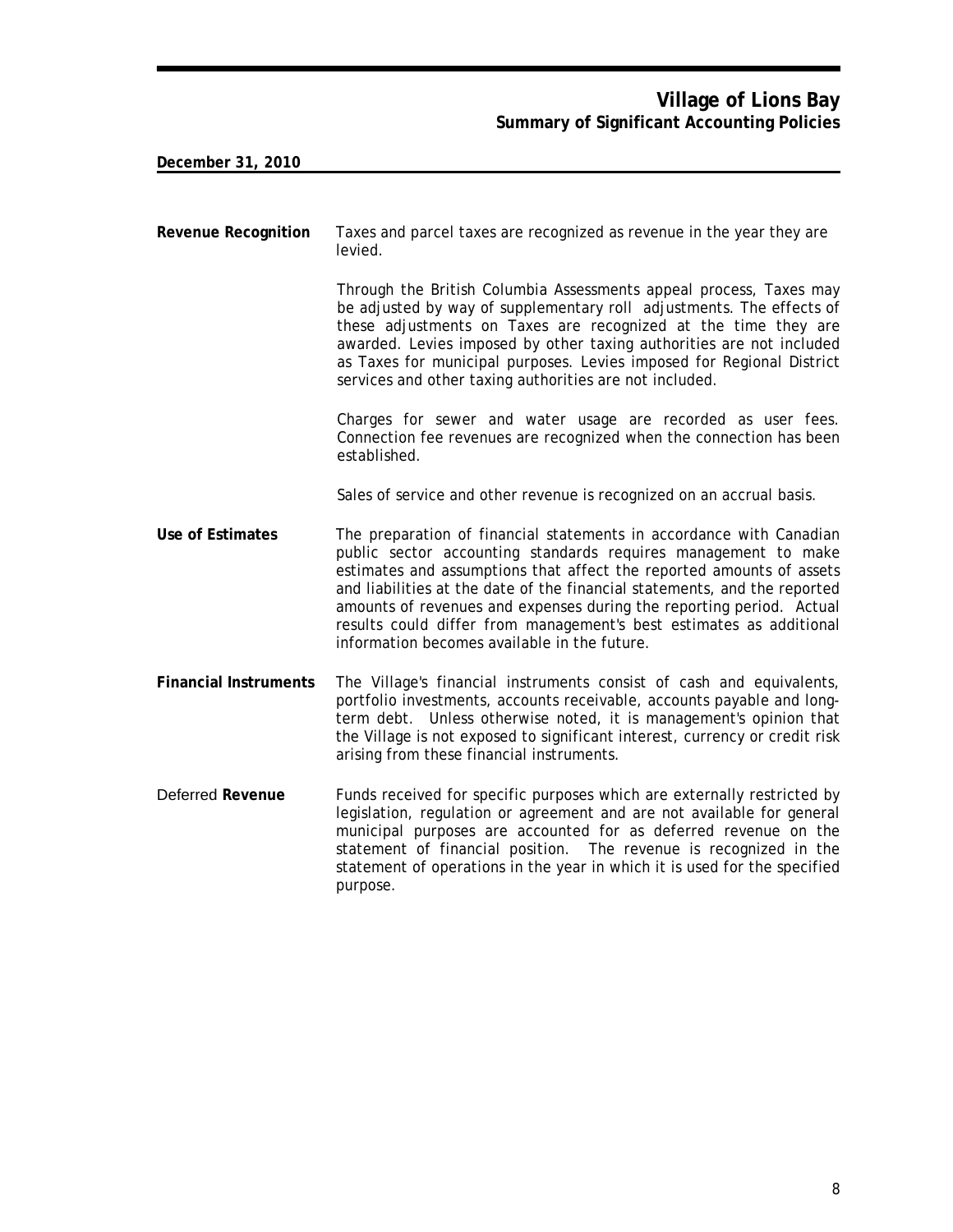### **1. Prior Period Adjustments**

In 2010 the Village has adopted the provisions of Section 3150 of the PSAB Handbook and has applied these on a retroactive basis. This resulted in the restatement of the 2009 comparative figures presented in these financial statements which differ from from those pre-adoption. The adoption of Section 3150 resulted in the following changes to accounting methods:

- tangible capital assets recorded only when such expenditures represent a new asset or extend the life or service capacity or improve the quality of an existing asset
- tangible capital assets amortized over their estimated useful lives

The impact of these changes is presented as follows:

- increase in opening accumulated surplus by \$9,998,958 as follows:

|                                                                                           | 2009        |
|-------------------------------------------------------------------------------------------|-------------|
| Accumulated Surplus, beginning of year as previously                                      | (restated)  |
| stated                                                                                    | 8.826.099   |
| Remove 2008 Tangible Capital Assets<br>Add net book value of 2008 Tangible Capital Assets | (8,033,280) |
| as restated                                                                               | 18,032,238  |
| Accumulated surplus, beginning of year as restated                                        | 18,825,057  |

- decrease in 2009 annual surplus reported by \$364,229 as follows:

|                                                       | 2009                      |    | 2009                             |
|-------------------------------------------------------|---------------------------|----|----------------------------------|
|                                                       |                           |    | (restated) (previously reported) |
| Revenues                                              | $$3,527,739$ $$3,527,739$ |    |                                  |
| Expenses/expenditures other                           |                           |    |                                  |
| than capital and amortization                         | (1, 792, 570)             |    | (1, 792, 570)                    |
| Capital expenditures that do not meet criteria of TCA | (35, 148)                 |    |                                  |
| Amortization expense                                  | (329, 081)                |    |                                  |
| Annual surplus (change in fund balance)               | 1,370,940                 | S. | 1,735,169                        |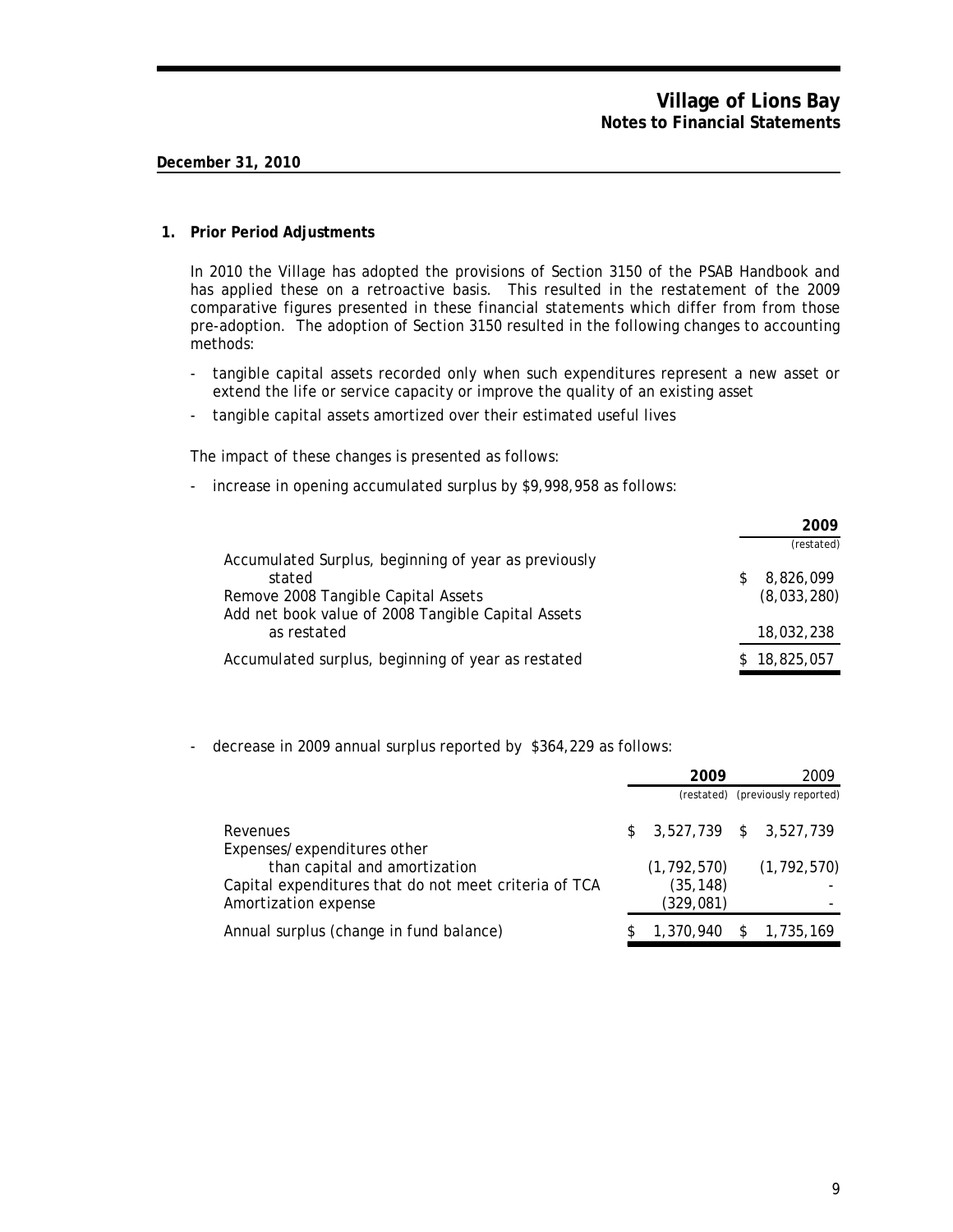### **2. Long-Term Debt**

Loan Authorization Bylaw No. 353 was adopted on January 20th, 2005 and gave approval for the Village to borrow up to \$250,000 to assist in providing water services to the specified area of Brunswick Beach whose owners had opted to finance their share of costs over twenty years through a local parcel tax. The interest rate is 5.1% and the debt matures in 2025. The balance outstanding under this bylaw at year-end was \$90,637 (2009 - \$95,547).

Loan Authorization Bylaw No. 401 and 374 were respectively adopted on June 2, 2008 and September 19, 2006 and gave approval for the Village to borrow up to \$800,000 and \$600,000 to assist in providing construction improvements to the water system servicing the Village of Lions Bay. The interest rate is 5.15% and the debt matures in 2028. The balance outstanding under the bylaws at year-end was \$1,304,090 (2009 - \$1,352,985).

Loan Authorization Bylaw No. 380 was adopted on September 19, 2006 and gave approval for the Village to borrow up to \$1,300,000 to assist in providing construction improvements to the Village of Lions Bay road system. In 2008, Council reduced the approved borrowing for the bylaw to \$500,000 and \$250,000 was borrowed. The interest rate is 5.15% and the debt matures in 2028. The balance outstanding under this bylaw at year-end was \$232,873 (2009 - \$241,604)

Payments in each of the next five years are as follows:

| 2011             | \$ | 60,446    |
|------------------|----|-----------|
| 2012             |    | 60,574    |
| 2013             |    | 60,706    |
| 2014             |    | 60,841    |
| 2015             |    | 60,980    |
| 2016 and onwards |    | 1,324,053 |
|                  |    |           |
|                  | S  | 1,627,600 |
|                  |    |           |

#### **3. Developer Deposits**

Bylaw 330 requires an applicant for certain building permits to pay a damage deposit of \$1,500 when the work is under \$50,000 and \$3,000 when the work is over \$50,000. The deposit less any costs incurred by the Village in restoring or replacing any damaged works or property will be returned to the applicant. The total cash on deposit of \$89,000 (2009 - \$91,000) has not been reported elsewhere in these financial statements because the deposits will be returned to the applicants. Any portion of these deposits used for replacing damaged works or property will be taken into income by the Village at such time.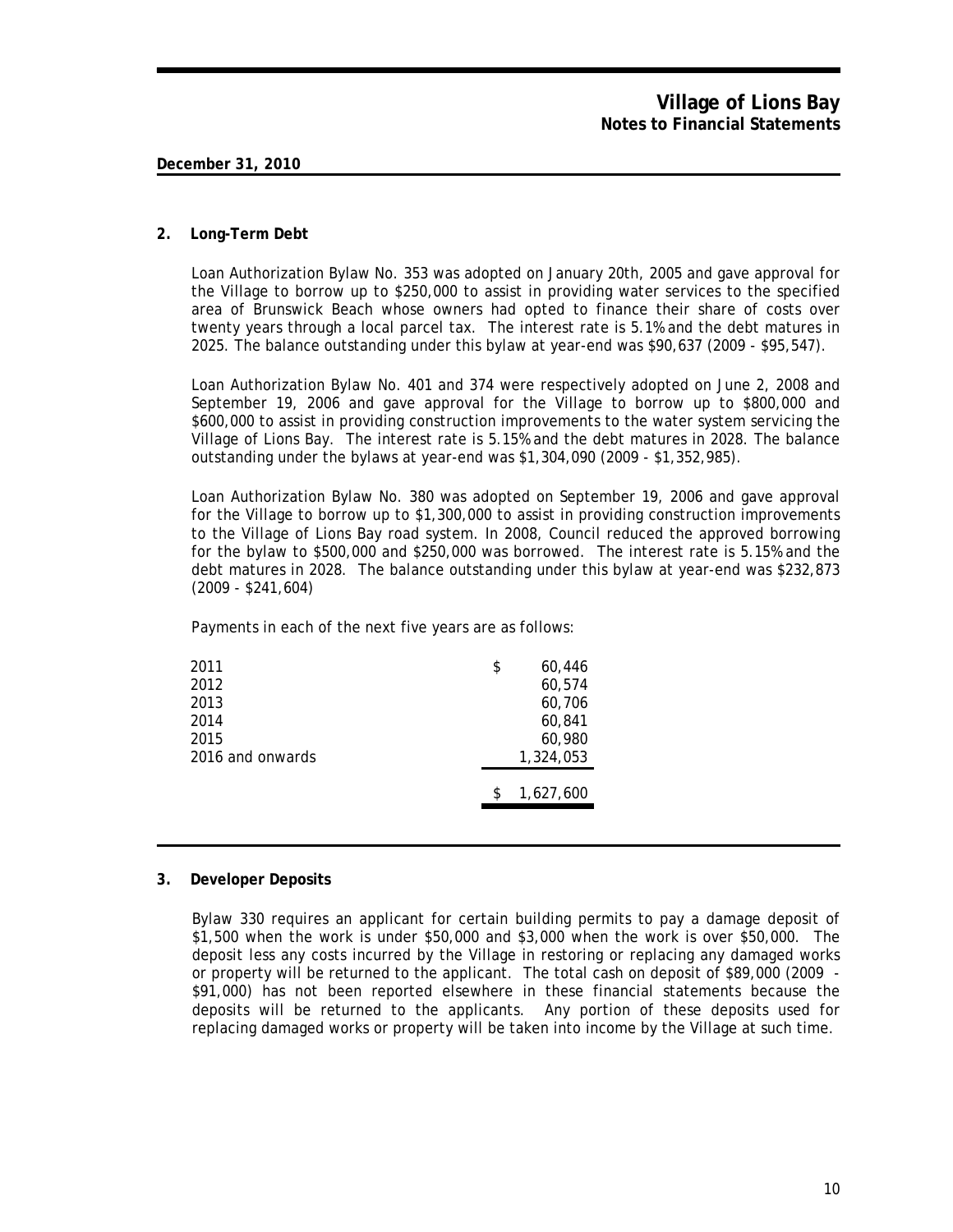## **Village of Lions Bay Notes to Financial Statements**

## **December 31, 2010**

# **4. Tangible Capital Assets**

|                                                                                                                                                                                                                                                    | 2010                                                                                   | 2009                                                                                                      |  |
|----------------------------------------------------------------------------------------------------------------------------------------------------------------------------------------------------------------------------------------------------|----------------------------------------------------------------------------------------|-----------------------------------------------------------------------------------------------------------|--|
| Land<br>Land improvements<br>Work In progress - general<br>Equipment - other<br><b>Buildings</b><br>Engineering structures<br>Water supply and distribution system<br>Sewer collection system and treatment plant<br>Other Tangible Capital Assets | 102,684<br>31,941<br>708,478<br>614,944<br>2,369,129<br>4,669,401<br>210,131<br>78,528 | $$11,140,716$ $$11,140,716$<br>7.049<br>743,812<br>641,465<br>2,456,481<br>3,991,129<br>125,841<br>80,148 |  |
|                                                                                                                                                                                                                                                    | \$19,925,952                                                                           | \$19,186,641                                                                                              |  |

### **5. Taxation**

|                                                       | Actual<br>2010 | <b>Fiscal Plan</b><br>2010 |    | Actual<br>2009 |
|-------------------------------------------------------|----------------|----------------------------|----|----------------|
| General purposes<br>Collections for other governments | \$<br>984,732  | \$                         | \$ | 929,572        |
| School and RCMP - Province                            | 980,531        |                            |    | 926,320        |
| Greater Vancouver Transportation Authority            | 231,400        |                            |    | 218,488        |
| Municipal Finance Authority                           | 121            |                            |    | 118            |
| British Columbia Assessment Authority                 | 40,341         |                            |    | 37,991         |
|                                                       | 2,237,125      |                            |    | 2,112,489      |
| <b>Transfers</b>                                      |                |                            |    |                |
| <b>Regional District</b>                              | 41,893         |                            |    | 39,157         |
| Province of British Columbia                          | 938,636        |                            |    | 886,878        |
| Greater Vancouver Transportation Authority            | 231,400        |                            |    | 217,771        |
| Municipal Finance Authority                           | 121            |                            |    | 118            |
| British Columbia Assessment Authority                 | 40,341         |                            |    | 37,991         |
|                                                       | 1,252,391      |                            |    | 1,181,915      |
| Available for general purposes                        | 984,734        | 961,946                    |    | 930,574        |
| Water utility parcel taxes                            | 203,670        | 203,670                    |    | 203,670        |
| Sewer utility parcel taxes                            | 11,400         | 11,400                     |    | 11,400         |
|                                                       | 1,199,804      | \$<br>1,177,016            | S  | 1,145,644      |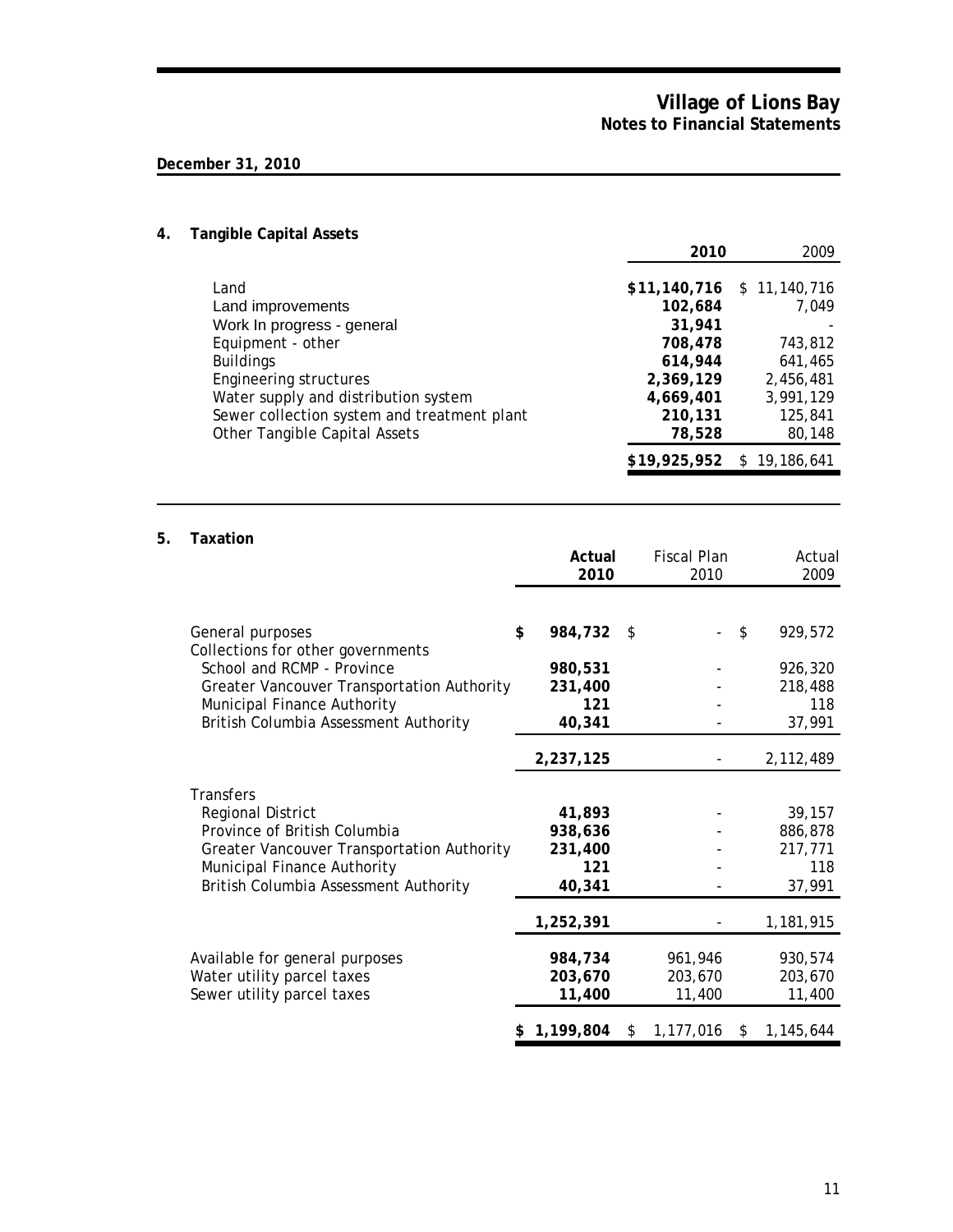#### **6. Contingent Liabilities and Commitments**

- (a) The Village is responsible as a member of the Greater Vancouver Regional District for its portion of any operating deficits or capital debt related to functions in which it participates.
- (b) The Village partially insures itself through the Municipal Insurance Association of British Columbia. Should the Association pay out claims in excess of premiums received, it is possible that the Village along with the other participants, would be required to contribute towards the deficit.
- (c) From time to time the Village is named in lawsuits. At any given point in time, there may be a few lawsuits pending in which the Village is involved. It is considered that the potential claims against the Village resulting from litigation and not covered by insurance would not materially affect these financial statements.

### **7. Fiscal Plan**

Fiscal plan amounts represent the Financial Plan By-Law adopted by Council on May 5, 2010 with estimates for items treated differently under PSAB accounting.

The Financial Plan anticipated use of surpluses accumulated in previous years to balance against current year expenditures in excess of current year revenues. In addition, the Financial Plan anticipated capital expenditures rather than amortization expense.

The following shows how these amounts were combined:

|                                             | ZUIU       |
|---------------------------------------------|------------|
| Financial Plan Bylaw surplus for the year   | \$         |
| Add back:                                   |            |
| Capital expenditures                        | 1,813,501  |
| Repayment of Debt                           | 128,773    |
| Less:                                       |            |
| Budgeted transfers from accumulated surplus | (108, 996) |
| Debt Proceeds                               | (428, 174) |
|                                             | 1,405,104  |
|                                             |            |

**2010**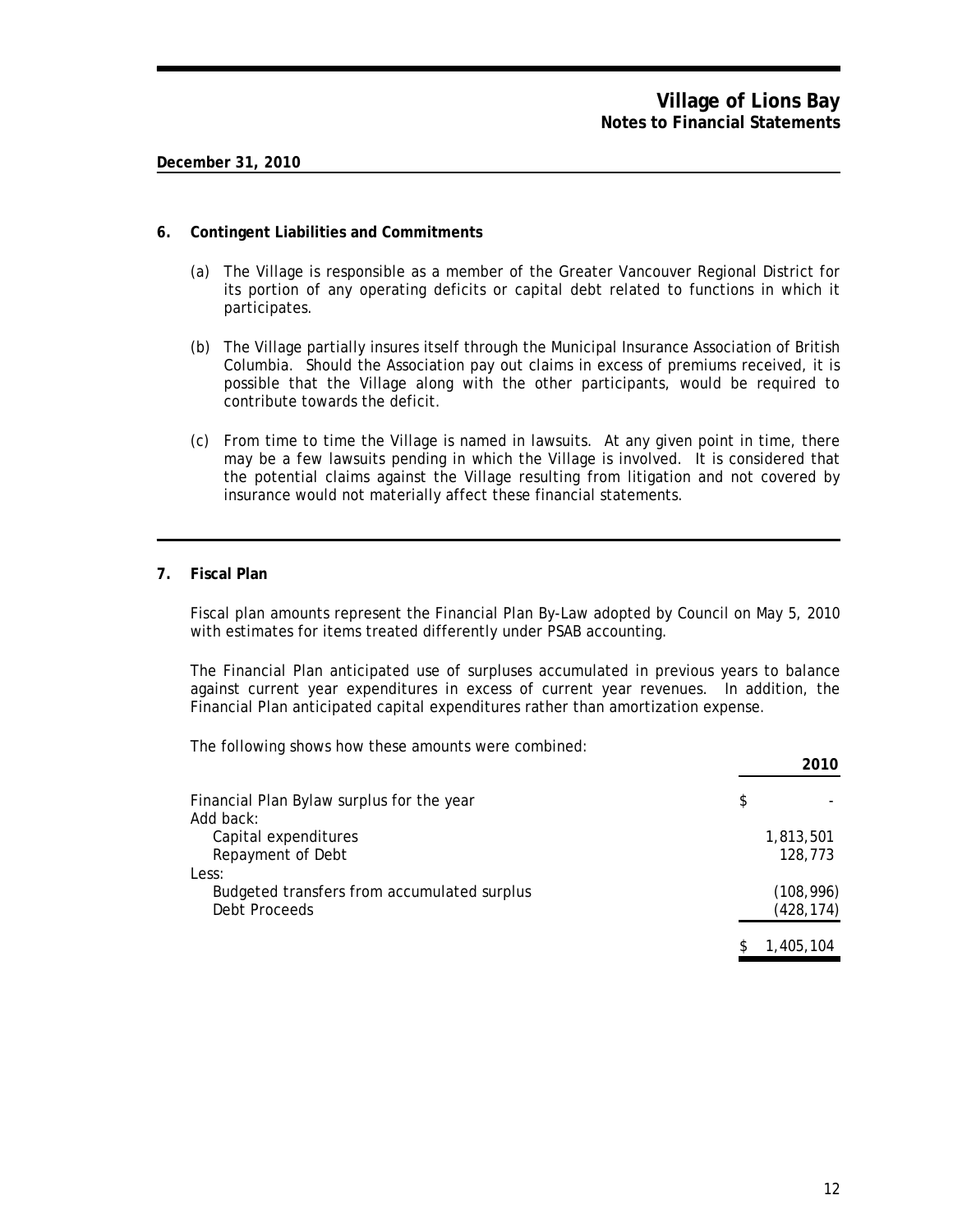#### **8. Pension Plan**

The Village and its employees contribute to the Municipal Pension Plan (the "Plan"), a jointly-trusteed pension plan. The Plan's Board of Trustees, representing plan members and employers, is responsible for overseeing the management of the Plan, including investment of the assets and administration of the benefits. The pension plan is a multi-employer contributory pension plan. Basic pension benefits provided are defined. The plan has about 163,000 active members and approximately 60,000 retired members. Active members include approximately 35,000 contributors from local governments.

Every three years an actuarial valuation is performed to assess the financial position of the Plan and the adequacy of Plan funding. The most recent valuation as at December 31, 2009 indicates a unfunded liability of \$1,024 million for basic pension benefits. The next valuation will be as at December 31, 2012 with results available in 2013. The actuary does not attribute portions of the unfunded liability to individual employers. The Village paid \$30,052 (2009 - \$29,117) for employer contributions to the plan in the year ended December 31, 2010 while employee contributions totaled 27,414 (2009 - \$27,318).

#### **9. Accumulated Surplus**

The components of accumulated surplus are as follows:

|                                     | 2010                        | 2009                        |
|-------------------------------------|-----------------------------|-----------------------------|
|                                     |                             | (restated)                  |
| Invested in tangible capital assets |                             | $$18,298,353 \$ 17,496,503$ |
| Reserve funds                       | 688,403                     | 557,825                     |
| Unrestricted amounts                | 1,399,310                   | 2,141,669                   |
|                                     | $$20,386,066$ $$20,195,997$ |                             |

The increase in reserve funds in the current year of \$130,578 is the result of \$125,000 of the annual surplus from protective services being earmarked for the purchase of a fire truck in 2011 with the balance of \$5,578 representing interest credited to reserve funds for the year.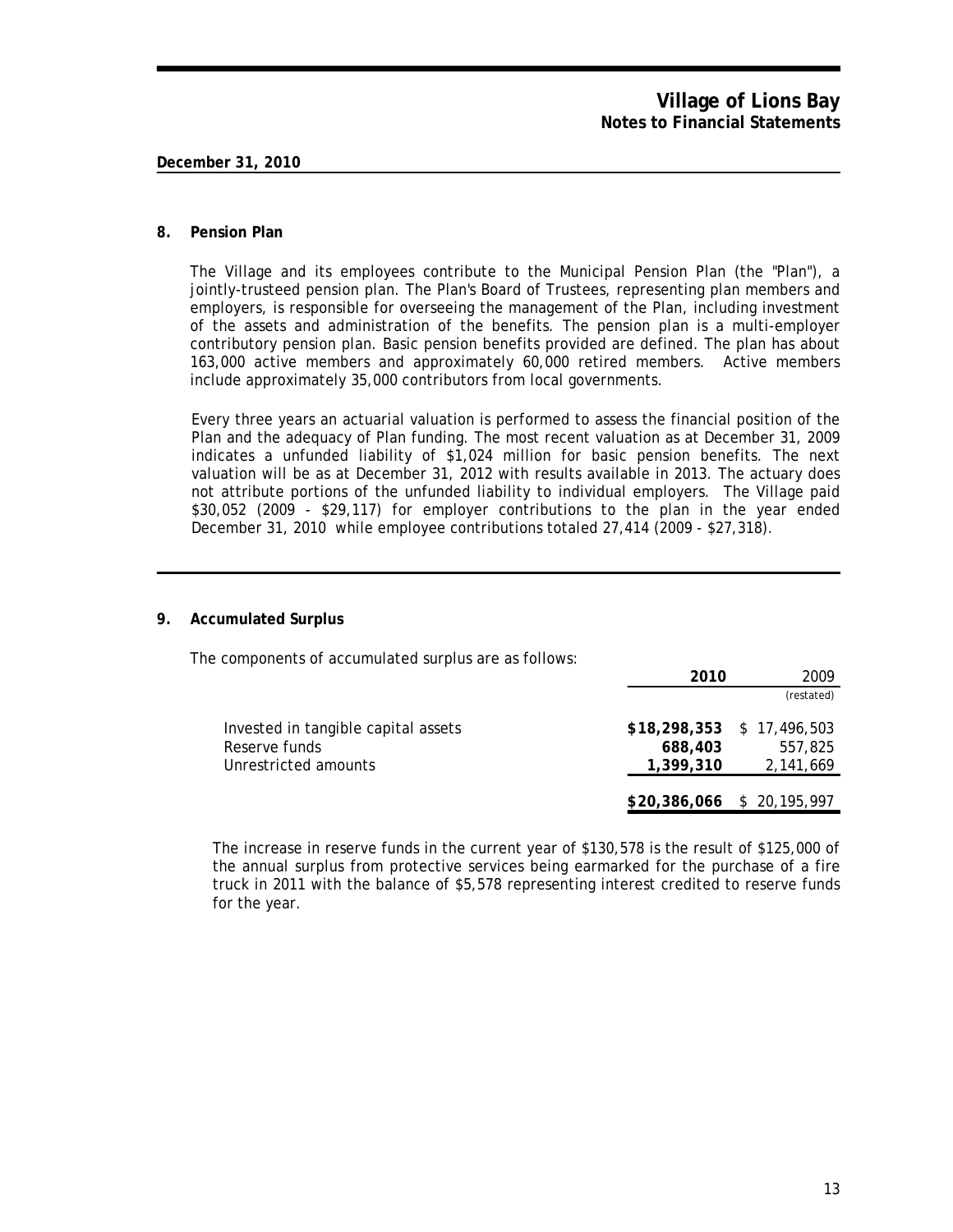## **Village of Lions Bay Schedule 1 - Statement of Operations by Segment**

# **For the year ended December 31, 2010**

|                                                                                                                                                                        | Government<br>Protective<br>Services<br>Services |                               |  |                                                                            | Transportation |                    | Environment<br>Heath<br>Services |                                                                 | Recreational<br>and Cultural<br>Services |                                                     | Fiscal<br>Services |                                                                                                                                            | Water<br>Utility |                                                                                             | Sewer<br>Utility |                            | Unallocated | 2010<br>Actual              | 2010<br>Fiscal Plan                                                     |                                                                  |
|------------------------------------------------------------------------------------------------------------------------------------------------------------------------|--------------------------------------------------|-------------------------------|--|----------------------------------------------------------------------------|----------------|--------------------|----------------------------------|-----------------------------------------------------------------|------------------------------------------|-----------------------------------------------------|--------------------|--------------------------------------------------------------------------------------------------------------------------------------------|------------------|---------------------------------------------------------------------------------------------|------------------|----------------------------|-------------|-----------------------------|-------------------------------------------------------------------------|------------------------------------------------------------------|
| Revenues<br>General taxes<br>Utility charges<br>Government grants - Federal<br>Government grants - Provincial<br>Asset disposals<br>Sales of services<br>Other revenue | \$                                               | $\sim$<br>22,014              |  | 215,706<br>$\overline{\phantom{a}}$<br>130,234<br>9,672<br>3,845<br>48,917 | -\$            | $\sim$<br>$\sim$   | \$                               | $\overline{\phantom{a}}$<br>$\overline{\phantom{a}}$<br>167,919 | \$                                       | $\overline{\phantom{a}}$<br>$\sim$<br>850<br>40,158 | \$                 | $\sim$<br>$\sim$<br>$\overline{\phantom{a}}$<br>$\overline{\phantom{a}}$<br>$\overline{\phantom{a}}$<br>$\overline{\phantom{a}}$<br>59,586 | \$               | 203,670<br>291,809<br>238,603<br>$\overline{\phantom{a}}$<br>$\overline{\phantom{a}}$<br>65 | \$               | 11,400<br>32,400<br>54,966 | \$          | 769,028<br>351,073<br>2,893 | \$1,199,804<br>324,209<br>850<br>774,876<br>9,672<br>214,815<br>130,582 | \$1,177,016<br>318,000<br>500<br>1,432,406<br>166,920<br>134,670 |
|                                                                                                                                                                        |                                                  | 22,014                        |  | 408,374                                                                    |                | $\sim$             |                                  | 167,919                                                         |                                          | 41,008                                              |                    | 59,586                                                                                                                                     |                  | 734,147                                                                                     |                  | 98,766                     |             | 1,122,994                   | 2,654,808                                                               | 3,229,512                                                        |
| Expenses<br>Operating<br>Goods and services<br>Labour<br>Amortization                                                                                                  |                                                  | 175,176<br>336,227<br>269,023 |  | 221,253<br>44,985                                                          |                | 248,230<br>277,741 |                                  | 195,057                                                         |                                          | 133,789<br>16,102                                   |                    | $\sim$<br>$\sim$<br>$\overline{\phantom{a}}$                                                                                               |                  | 117,969<br>153,458<br>106,641                                                               |                  | 45,129<br>8,089<br>21,389  |             | $\overline{\phantom{0}}$    | 1,136,603<br>836,602<br>397,053                                         | 1,024,625<br>799,783                                             |
| Interest                                                                                                                                                               |                                                  | 780,426                       |  | 266,238                                                                    |                | 525,971            |                                  | 195,057                                                         |                                          | 149,891                                             |                    | $\sim$                                                                                                                                     |                  | 378,068                                                                                     |                  | 74,607                     |             | 94,481                      | 2,370,258<br>94,481                                                     | 1,824,408                                                        |
|                                                                                                                                                                        |                                                  | 780,426                       |  | 266,238                                                                    |                | 525,971            |                                  | 195,057                                                         |                                          | 149,891                                             |                    | $\overline{\phantom{a}}$                                                                                                                   |                  | 378,068                                                                                     |                  | 74,607                     |             | 94,481                      | 2,464,739                                                               | 1,824,408                                                        |
| Excess (deficiency) in<br>revenues over expenses                                                                                                                       |                                                  | (758, 412)                    |  | 142,136                                                                    | -S             | (525, 971)         | \$                               | (27, 138)                                                       | -S                                       | (108, 883)                                          | Ŝ.                 | 59,586                                                                                                                                     | \$               | 356,079                                                                                     | \$               | 24,159                     |             | \$1,028,513                 | 190,069<br>\$                                                           | \$1,405,104                                                      |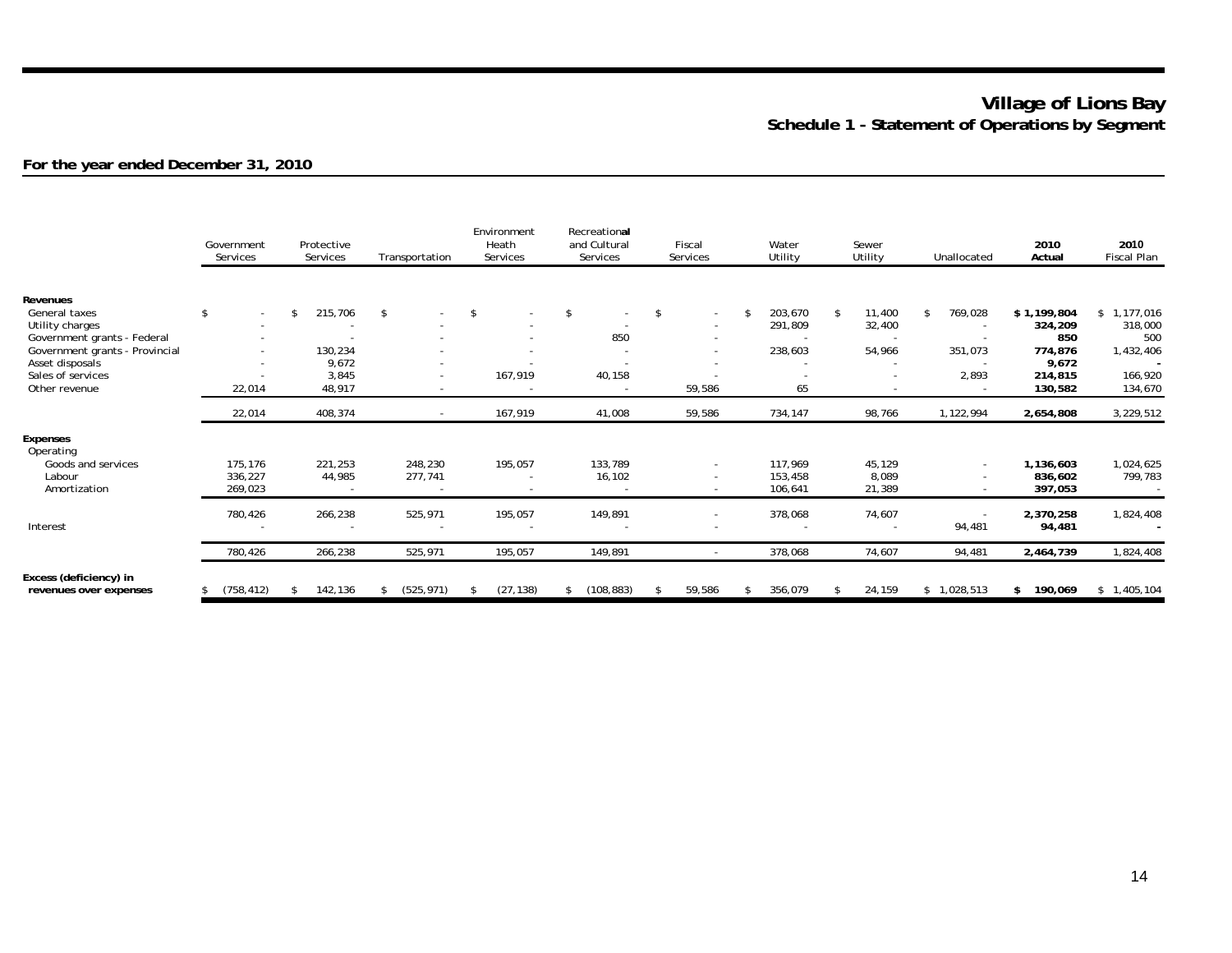# **Village of Lions Bay Schedule 2 - General Departmental Expenses**

| For the year ended December 31                                                                                                                                 | 2010<br>Actual                                          | 2010<br><b>Fiscal Plan</b><br>(Note 7) | 2009<br>Actual                                          |
|----------------------------------------------------------------------------------------------------------------------------------------------------------------|---------------------------------------------------------|----------------------------------------|---------------------------------------------------------|
|                                                                                                                                                                |                                                         |                                        | (Restated -Note 1)                                      |
| <b>General Government</b><br>Administrative and financial management<br>Professional fees<br>Insurance<br><b>Workers' Compensation</b>                         | \$<br>435,058<br>55,131<br>19,232<br>1,981              | \$                                     | \$<br>493,513<br>41,369<br>20,176<br>8,488              |
|                                                                                                                                                                | 511,402                                                 | 508,393                                | 563,546                                                 |
| <b>Protective Services</b><br>Fire protection<br><b>Building inspection</b><br>Bylaw enforcement and dog control<br><b>Emergency social services</b><br>Sundry | 225,633<br>13,259<br>16,620<br>10,726                   |                                        | 180,214<br>12,036<br>13,216<br>22,243                   |
|                                                                                                                                                                | 266,238                                                 | 270,289                                | 227,709                                                 |
| Transportation<br>Supplies and equipment operation<br>Works yard and shop<br>Road maintenance<br>Kelvin Grove - maintenance<br>Other                           | 64,898<br>428,626<br>32,447                             |                                        | 49,979<br>255,673<br>67,478                             |
|                                                                                                                                                                | 525,971                                                 | 364,478                                | 373,130                                                 |
| <b>Environmental Health Services</b><br>Garbage, waste and recycling                                                                                           | 195,057                                                 | 127,000                                | 160,439                                                 |
|                                                                                                                                                                | 195,057                                                 | 166,920                                | 160,439                                                 |
| <b>Recreation and Cultural Services</b><br>General<br>Programs<br>Community complex<br>Library<br>Landscaping<br><b>Cultural Events</b><br>Seagull newsletter  | 43,929<br>29,983<br>13,994<br>1,860<br>48,618<br>11,507 |                                        | 70,517<br>27,877<br>24,979<br>1,589<br>21,152<br>19,244 |
|                                                                                                                                                                | 149,891                                                 | 202,678                                | 165,358                                                 |
| Total general departmental expenses                                                                                                                            | \$<br>1,648,559                                         | \$<br>1,512,758                        | \$<br>1,490,182                                         |